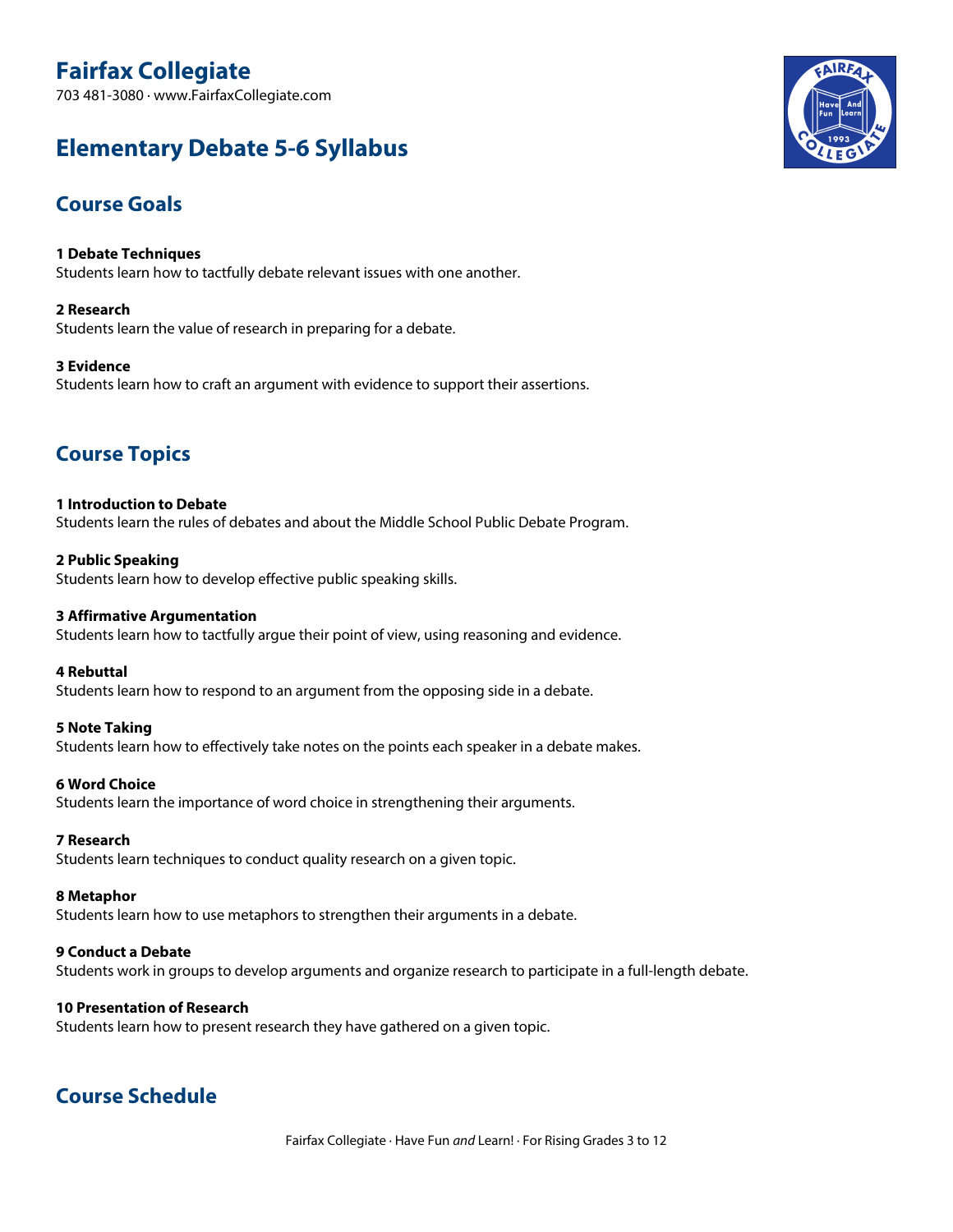## **Day 1**

#### **Introduction to Debate**

Students learn the general structure of debates, particularly the Middle School Public Debate Program format.

#### **Public Speaking**

Students learn techniques to improve their public speaking abilities.

## **Day 2**

#### **Affirmative Argumentation**

Students learn how to argue their point of view in a debate using reasoning and evidence.

#### **Debate Exercise 1**

Students participate in their first debate on a pertinent topic.

## **Day 3**

**Rebuttal Skills** Students learn how to argue against a particular point of view in a tactful manner.

**Team Member Roles** Students learn the roles of each member on a debate team.

**Debate Exercise 2** Students participate in another debate using the new skills they have learned.

#### **Day 4**

## **Flow Charts** Students learn how to use flow charts to take notes on an opponent's argument.

#### **Tactful Criticism**

Students learn how to criticize an opponent's argument in a respectful manner.

#### **Word Choice**

Students learn how their choice of wording affects the power of their speech.

#### **Debate Exercise 3**

Students hold another debate to practice the techniques they have learned, particularly in regards to word choice.

#### **Day 5**

**Research**

Students learn effective research techniques that can be used to prepare for debates.

#### **Final Debate Overview**

Students begin preparing for two formal debates which will take place on the last day of the program.

#### **Debate Exercise 4**

Students participate in another debate to practice the skills they have learned throughout the week.